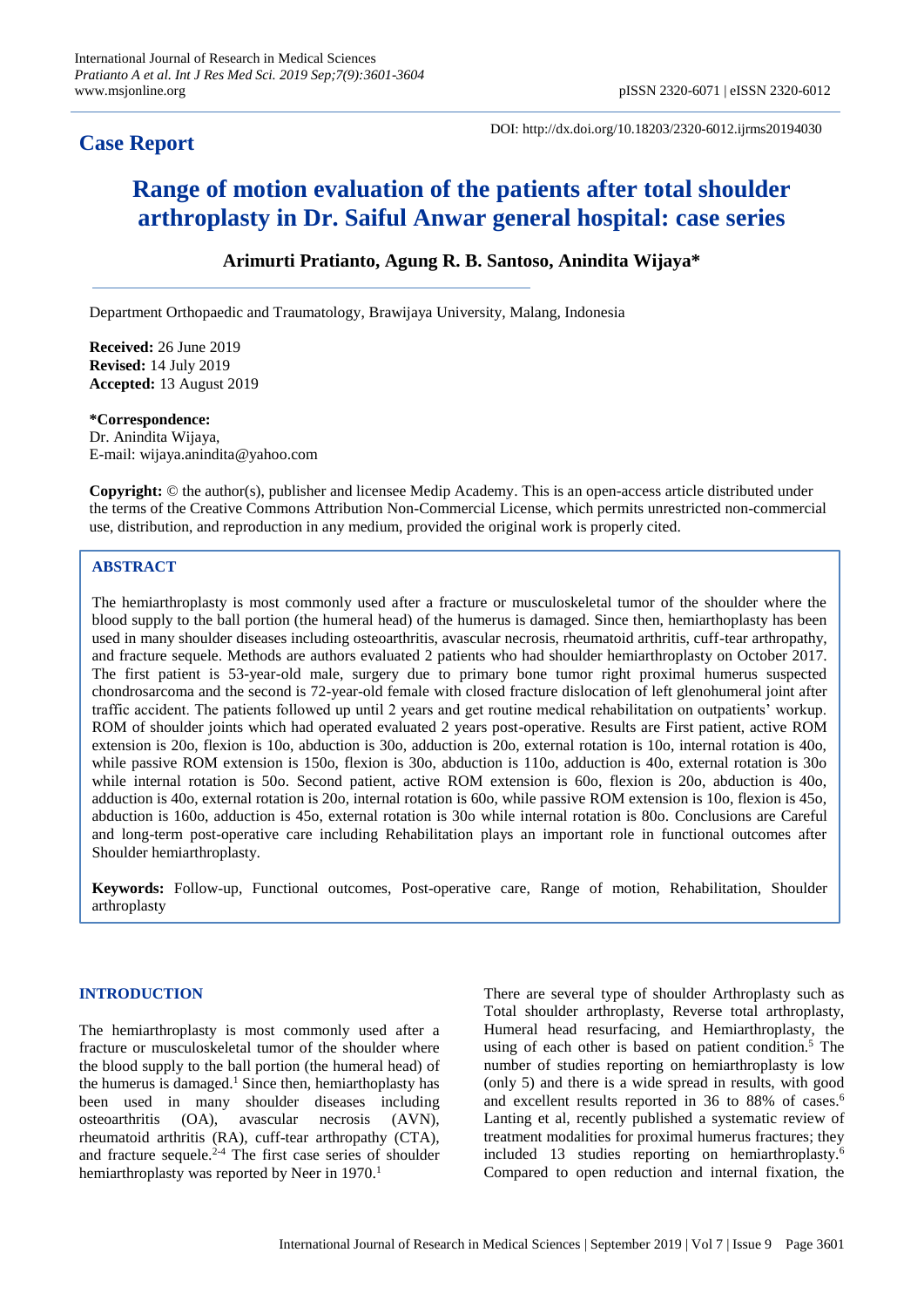results of hemiarthroplasty in their review are less favourable regarding range of motion in three-part fractures and are comparable in four-part fractures. Arthroplasty resulted in significantly fewer complications. 7

### **CASE REPORT**

Authors evaluated 2 patients who had shoulder hemiarthroplasty on October 2017 (Figure 1 and 2). The first patient is a 53 years old male, surgery due to primary bone tumor right proximal humerus suspected chondrosarcoma and the second is a 72 years old female with closed fracture dislocation of left glenohumeral joint after traffic accident (Figure 4 and 5). The patients followed up until 2 years and get routine medical rehabilitation on outpatients' workup. ROM of shoulder joints which had operated evaluated 2 years postoperative.



**Figure 1: X-ray pre-operative of 1 st patient.**



**Figure 2: X-ray post-operative of 1 st patient.**

From the first patient, active ROM extension is 20 degrees, flexion is 10 degrees, abduction is 30 degrees, adduction is 20 degrees, external rotation is 10 degrees, internal rotation is 40 degrees, while passive ROM extension is 150 degrees, flexion is 30 degrees, abduction is 110 degrees, adduction is 40 degrees, external rotation is 30 degrees while internal rotation 50 is degrees (Figure 3).



**Figure 3: Range of motion of 1 st patient post-operative.**



**Figure 4: X-ray pre-operative of 2 nd patient.**



**Figure 5: X-ray post-operative of 2nd patient.**

For the second patient, active ROM extension is 60 degrees, flexion is 20 degrees, abduction is 40 degrees, adduction is 40 degrees, external rotation is 20 degrees, internal rotation is 60 degrees, while passive ROM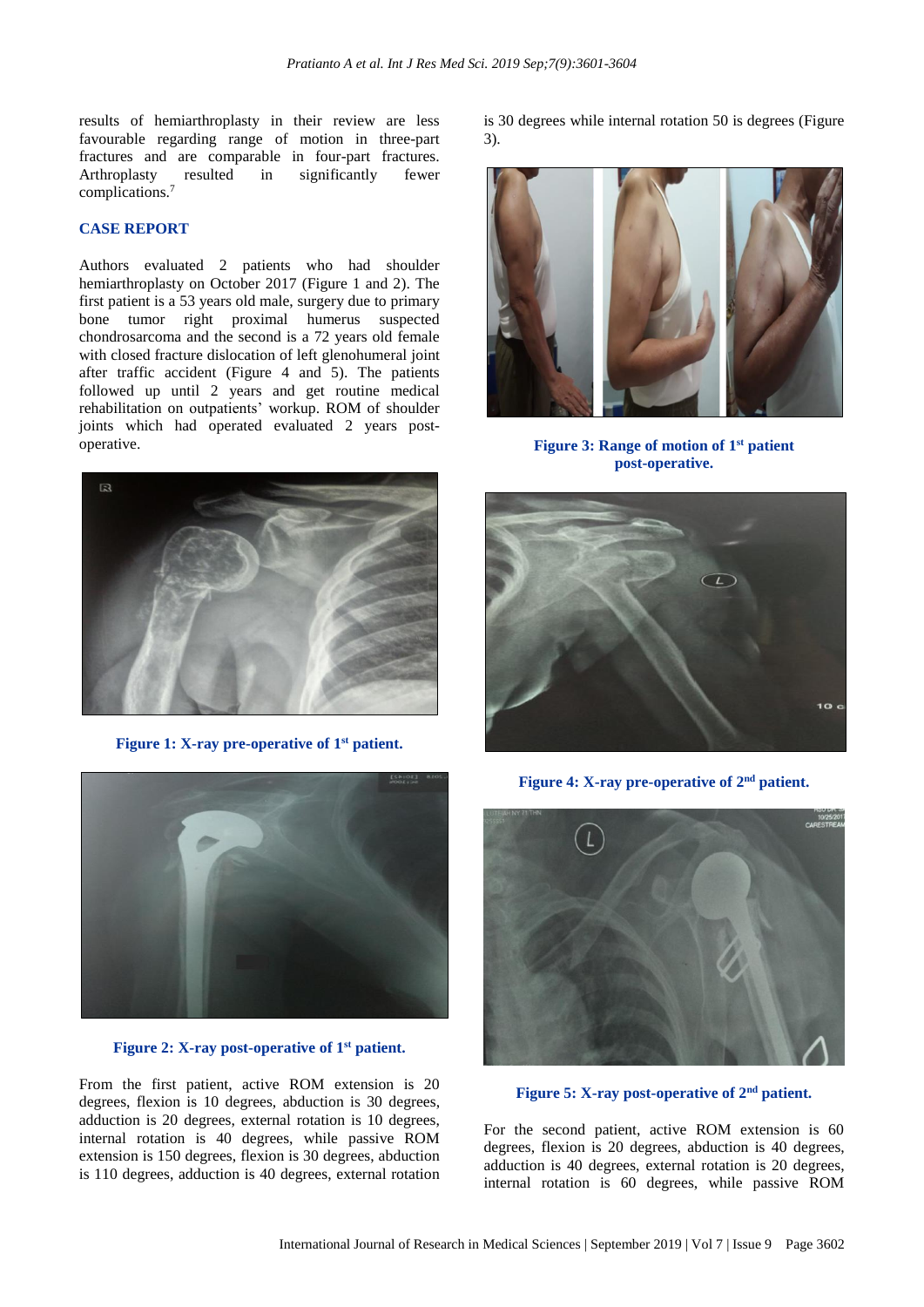extension is 10 degrees, flexion is 45 degrees, abduction is 160 degrees, adduction is 45 degrees, external rotation is 30o while internal rotation is 80 degrees (Figure 6).



**Figure 6: Range of motion of 2 nd patient post-operative.**

#### **DISCUSSION**

Shoulder hemiarthroplasty remains a valuable option in the treatment of complex proximal humeral fractures in the elderly. However, Neer's initial optimism regarding the results should be mitigated. Most authors report little pain after hemiarthroplasty for acute fractures, while mobility and strength remain limited.<sup>8</sup> Shoulder Arthroplasty has been documented to provide between 90% to 95% of pain relief for individuals with arthritis of the glenohumeral joint, Regardless of underlying pathology, the soft tissue reconstruction is crucial for a good shoulder arthroplasty outcome. Surgical technique, type of prosthetic used, as well as the quality of the bony and soft tissue structures impact the post-operative anatomical reconstruction and soft tissue balance. Both of these factors need to be restored optimally possible to allow for good stability and adequate functional range of motion.<sup>9</sup> Since Shoulder Arthroplasty surgery is largely a soft-tissue operation, a large part of the success of the procedure is the post-operative rehabilitation. Overall recovery may take up to 1 year, and outcomes are primarily based on the soft-tissue constraints. Most Rehabilitation programs for TSA are based on Neer's basic protocol.<sup>10</sup> Most programs appear strictly structured with constant supervision by the therapist and primary surgeon. However, Boardman et al, challenged that traditional treatment process by looking at the effectiveness of a home based therapeutic exercise program following TSA. Overall, their results were reported to be quite favorable in that 70% and 90% of patients maintained range of motion (ROM) in elevation and external rotation, respectively over a two-year follow-up period. Average elevation ROM was found to be 148 degrees in the osteoarthritic group and 113 degrees in the osteonecrotic group. These values are quite good compared to many other outcome studies. However, looking at only ROM does not allow one to really assess how well a patient did post-operatively; and how well the rehabilitation program was. What was the quality of their movement, what was their level of pain, and how did their function actually improve? These should be the indicators of just how successful a procedure and rehabilitation program are.<sup>11</sup> This case series is too small to challenge the results of the patients because very short follow up in time. The functional outcomes in these series were only fair overall, most notably regarding range of motion, although the results on pain were satisfactory, the cause of the different range of motion outcome in these patients is disease severity before surgery, post-operative treatment, and the level of patient compliance.

*Funding: No funding sources Conflict of interest: None declared Ethical approval: Not required*

#### **REFERENCES**

- 1. Neer CS. Displaced proximal humeral fractures. Treatment of three-part and four-part displacement. J Bone Joint Surg Am. 1970;52(6);1090-103.
- 2. Wirth MA, Tapscott RS, Southworth C, Rockwood CA. Treatment of glenohumeral arthritis with a hemiarthroplasty: a minimum five-year follow up outcome study. J Bone Joint Surg Am. 2006;88(5):964-73.
- 3. Smith RG, Sperling JW, Cofield RH, Hattrup SJ, Schleck CD. Shoulder hemiarthroplasty for steroidassociated osteonecrosis. J Shoulder Elbow Surg. 2008;17(5):685-8.
- 4. Sperling JW, Cofield RH, Schleck CD, Harmsen WS. Total shoulder hemiarthroplasty versus hemiartroplasty for rheumatoid arthritis of the shoulder: result of 303 consecutive cases. J Shoulder Elbow Surg. 2007;16(6):683-90.
- 5. Wiater JM, Fabing MH. Shoulder arthroplasty: prosthetic options and indications. J Am Acad Orthop Surg. 2009;17(7):415-25.
- 6. Williams G, Rockwood C. Hemiarthroplasty in rotator cuff deficient shoulders. J Shoulder Elbow Surg. 1996;5(5):362-7.
- 7. Pape G, Zeifang F, Bruckner T, Raiss P, Rickert M, Loew M. Humeral surface repalcement for the sequelae of fractures of the proximal humerus. J Bone Joint Surg Br. 2010;92(10):1403-9.
- 8. Lanting B, MacDermid J, Drosdowech D, Faber KJ. Proximal humeral fractures: a systematic review of treatment modalities. J Shoulder Elbow Surg. 2008;17(1):42-54.
- 9. Robinson CM1, Page RS, Hill RM, Sanders DL, Court-Brown CM, Wakefield AE. Primary hemiarthroplasty for treatment of proximal humeral fractures. J Bone Joint Surg. 2003;85(7):1215-23.
- 10. Movin T, Sjoden GO, Ahrengart L. Poor function after shoulder replacement in fracture patients. A